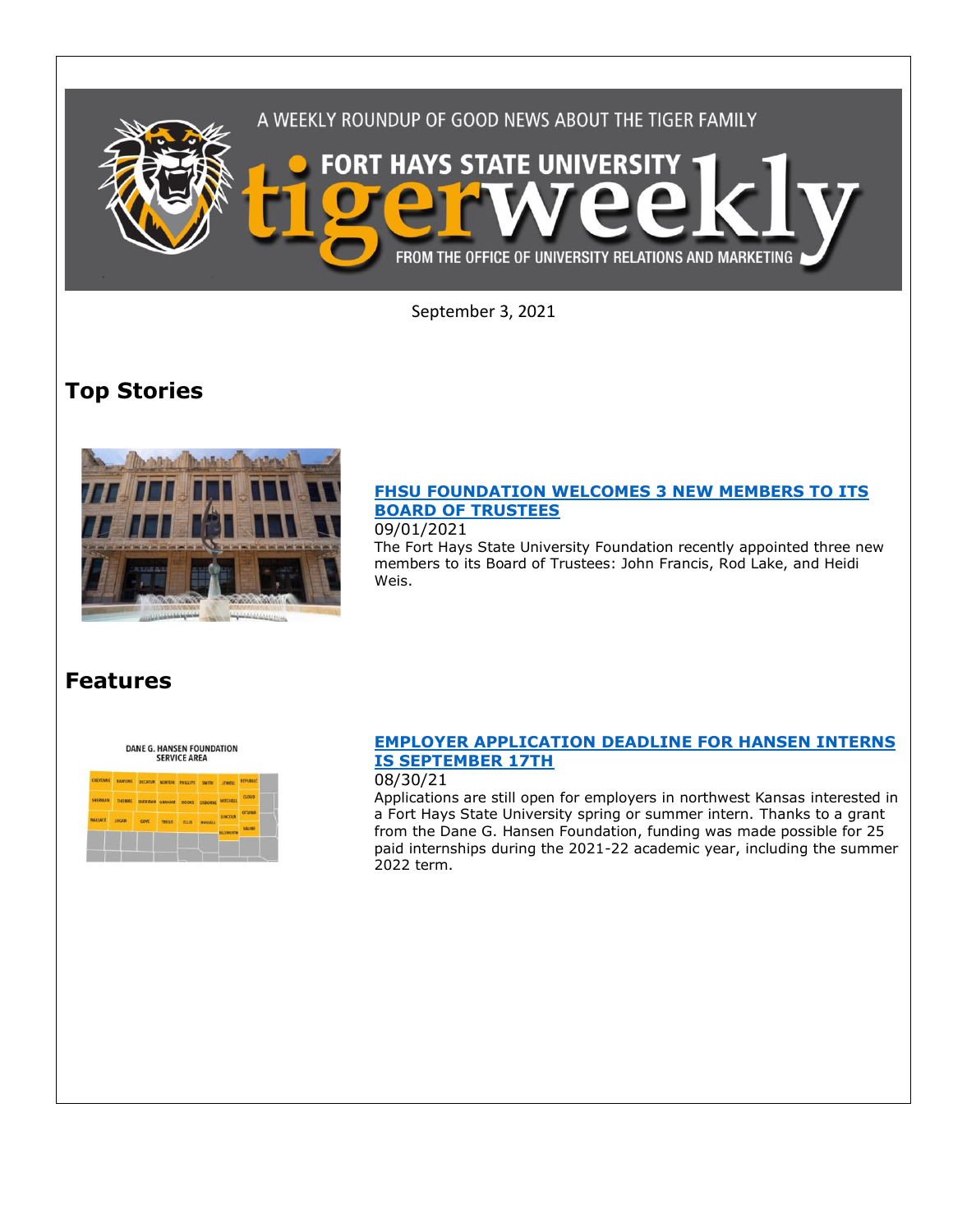## **Good News**









#### **[SOCIAL ROLES AND PSYCHOLOGICAL CONTINUITY: A](https://scholarworks.sjsu.edu/comparativephilosophy/vol12/iss2/4/)  [CONFUCIAN-PSYCHOLOGICAL CONTINUITY HYBRID](https://scholarworks.sjsu.edu/comparativephilosophy/vol12/iss2/4/)  [ACCOUNT OF PERSONAL IDENTITY AND ONTOLOGY](https://scholarworks.sjsu.edu/comparativephilosophy/vol12/iss2/4/)** 07/2021

Dr. Raymond Wilson, former chair of the Department of History and professor emeritus, has written a review essay of A Dine` History of Navajoland by Klara Kelley and Harris Francis, two recognized scholars of Dine` (Navajo) political, social, and economic history. The review appeared in the American Indian Culture and Research Journal, published at UCLA. Wilson believes that their book is one of the best ever written on the Navajos, presenting their oral history perspectives as a major research tool to understanding how they survived assaults on their culture and race relationships over the centuries. General and more scholarly readers will find the book a wonderful addition to analyzing and comprehending Native American history.

#### **[SOCIAL ROLES AND PSYCHOLOGICAL CONTINUITY: A](https://scholarworks.sjsu.edu/comparativephilosophy/vol12/iss2/4/)  [CONFUCIAN-PSYCHOLOGICAL CONTINUITY HYBRID](https://scholarworks.sjsu.edu/comparativephilosophy/vol12/iss2/4/)  [ACCOUNT OF PERSONAL IDENTITY AND ONTOLOGY](https://scholarworks.sjsu.edu/comparativephilosophy/vol12/iss2/4/)** 07/2021

Dr. Sammuel Robert Byer published a paper in Comparative Philosophy, comparing and contrasting two different accounts of personal identity and personal ontology, that then proposes and defends an account of persons where our personhood is made up of both our social and psychological characteristics.

## **[JUVENILE CORRECTIONAL OFFICER BELIEFS ABOUT](https://pubmed.ncbi.nlm.nih.gov/34407378/)  [TRAUMA AND MENTAL ILLNESS: PERCEPTIONS OF](https://pubmed.ncbi.nlm.nih.gov/34407378/)  [TRAINING AND YOUTH BEHAVIORS](https://pubmed.ncbi.nlm.nih.gov/34407378/)**

#### 08/21/21

This article published in the Journal of Correctional Health Care by FHSU faculty members Brooke Mann and Dr. April Terry, and former student, Ashley Lockwood, is the product of an Undergraduate Research Experience project. This article discusses the perceptions correctional officers hold toward youth with mental illness in the juvenile justice system.

## **[THE GENDERED PATH FOR GIRLS IN RURAL COMUNITIES:](https://journals.sagepub.com/doi/full/10.1177/00111287211022629)  [THE IMPACT OF COVID-19 ON YOUTH PRESENTING AT](https://journals.sagepub.com/doi/full/10.1177/00111287211022629)  [JUVENILE DETENTION FACILITIES](https://journals.sagepub.com/doi/full/10.1177/00111287211022629)**

#### 06/04/21

This article published in Crimes and Delinquency is authored by FHSU faculty members April N. Terry and Morgan Steele, and former students, Ashley Lockwood and Megan Milner. This study used Juvenile Intake and Assessment Center (JIAC) data from a rural Midwestern state to look at rural and urban location trends for both boys and girls. Results suggest rural communities are responding differently to girls' behaviors, revealing a slower decline in intakes compared to boys and youth in urban areas.